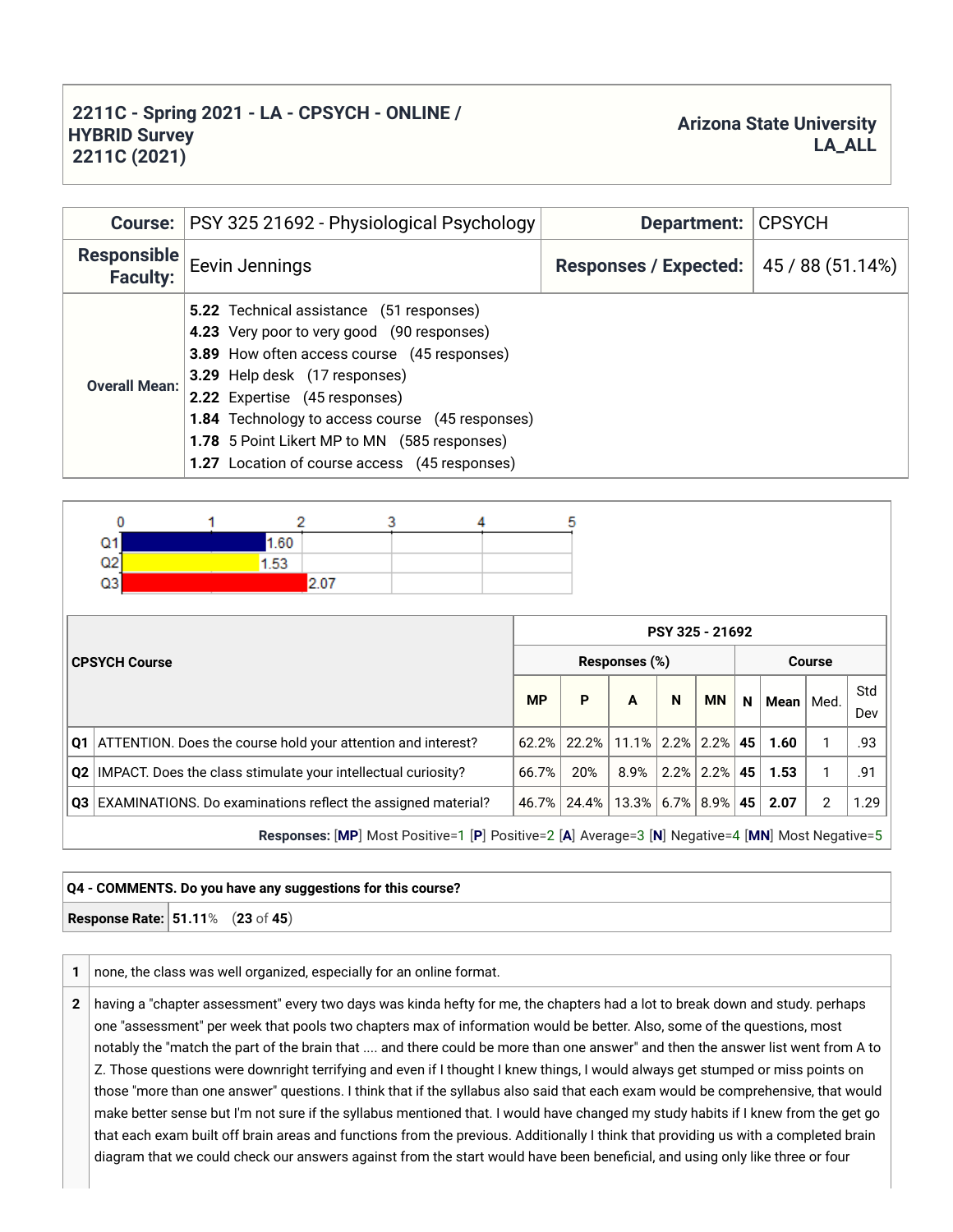|                | views of the brain for labeling (although I know we needed more views than that because the brain has many layers of regions).<br>other than that I really enjoyed this course it has been one of my favorites!                                                                                                                                                                                                                                                                                                                                                                                                                           |
|----------------|-------------------------------------------------------------------------------------------------------------------------------------------------------------------------------------------------------------------------------------------------------------------------------------------------------------------------------------------------------------------------------------------------------------------------------------------------------------------------------------------------------------------------------------------------------------------------------------------------------------------------------------------|
| 3              | Treat disorders with a little more respect. Specifically the presentation of addiction was a little insensitive.                                                                                                                                                                                                                                                                                                                                                                                                                                                                                                                          |
| 4              | This course does not just assess your ability to read and regurgitate information. It truly stimulated the mind by learning about the<br>mind. This course was the hardest and most interesting course that I have taken so far in my schooling career. Dr. Jennings is<br>absolutely fabulous and I cannot wait to take her course over summer.                                                                                                                                                                                                                                                                                          |
| 5              | This course is very well organized. The assignments and exams matched the material provided for the students. I don't<br>particularly like yellowdig, but I understand the purpose it serves in the course.                                                                                                                                                                                                                                                                                                                                                                                                                               |
| 6              | The lectures will ask questions about the content that the student is supposed to ponder on their own, and then those questions<br>are directly asked on the quizzes. However, the content does not make the answers clear enough to logic through the correct<br>answer on quizzes.                                                                                                                                                                                                                                                                                                                                                      |
| $\overline{7}$ | The course was very interesting but it would be beneficial to have more time to take the exams since some questions were several<br>parts and very contextual                                                                                                                                                                                                                                                                                                                                                                                                                                                                             |
| 8              | The area that I struggled the most in during this course were the mechanisms of action for the different drugs and<br>neurotransmitters. I feel like that is a new concept for a lot of students that are more into the "soft sciences", and would have liked<br>some more material breaking down what was going on even farther. However! I also believe that students have the ability to<br>access other materials in order to learn, even YouTube helps, and that having extra material would not be completely necessary.<br>So, all in all, it would be nice to have, but definitely is not crucial for the success of this course. |
| 9              | Sometimes the information wouldn't be on the lecture                                                                                                                                                                                                                                                                                                                                                                                                                                                                                                                                                                                      |
| 10             | Probably not a realistic one, but slightly less material required to be learned for the course would help. It was just a massive<br>amount of information for one class.                                                                                                                                                                                                                                                                                                                                                                                                                                                                  |
| 11             | Please please add more lectures that pertain to exam info!                                                                                                                                                                                                                                                                                                                                                                                                                                                                                                                                                                                |
| 12             | Not really a suggestion but thank you for making the tests open note, I have a hard time remembering exactly where and what<br>each part of the brain is and does just off the top of my head but with reminders it makes everything easy                                                                                                                                                                                                                                                                                                                                                                                                 |
| 13             | No. I love Dr. Jennings and this course was very interesting, it was my favorite course this semester.                                                                                                                                                                                                                                                                                                                                                                                                                                                                                                                                    |
| 14             | Na                                                                                                                                                                                                                                                                                                                                                                                                                                                                                                                                                                                                                                        |
| 15             | More questions in the comprehension check that reflect the difficulty of the chapter assessments                                                                                                                                                                                                                                                                                                                                                                                                                                                                                                                                          |
| 16             | Make the material more clear. For example, it was hard to find answers to the quizzes in the course material and I was left feeling<br>confused when I got it wrong.                                                                                                                                                                                                                                                                                                                                                                                                                                                                      |
| 17             | It would be nice to have professor attend zoom review sessions. Only saw her through some video lectures.                                                                                                                                                                                                                                                                                                                                                                                                                                                                                                                                 |
| 18             | Incredibly rewarding course, the content was very interesting!                                                                                                                                                                                                                                                                                                                                                                                                                                                                                                                                                                            |
| 19             | If possible, make it so that the textbook is always supplemental reading and not the primary mode of learning. I learned a lot<br>better and was more engaged with the material when it was summarized on canvas or through a lecture.                                                                                                                                                                                                                                                                                                                                                                                                    |
| 20             | I sometimes wished the lessons were less vague for exam purposes.                                                                                                                                                                                                                                                                                                                                                                                                                                                                                                                                                                         |
| 21             | At times I felt the exams were more punitive than learning. Having 4 options to choose from rather than 10+ choices is better. I do<br>appreciate the 2 attempts we are given for the quizzes and having ur notes for the exams. The video lectures are much easier to<br>understand and correlate the best with exam/quiz material so if more of those would be added that would be great. The textbook<br>isn't too helpful as its lengthy and a bit complicated so I think cutting out the modules where it is textbook only is helpful.                                                                                               |
| 22             | Actually teach instead of taking all of your material from youtube                                                                                                                                                                                                                                                                                                                                                                                                                                                                                                                                                                        |
| 23             | A NEW PROFESSOR TO TEACH THIS COURSE THAT ACTUALLY CARES ABOUT THE STUDENTS' LEARNING AND<br>COMPREHENSION OF THE MATERIAL INSTEAD OF EXCESSIVE MEMES AND EMOJIS.                                                                                                                                                                                                                                                                                                                                                                                                                                                                         |

Е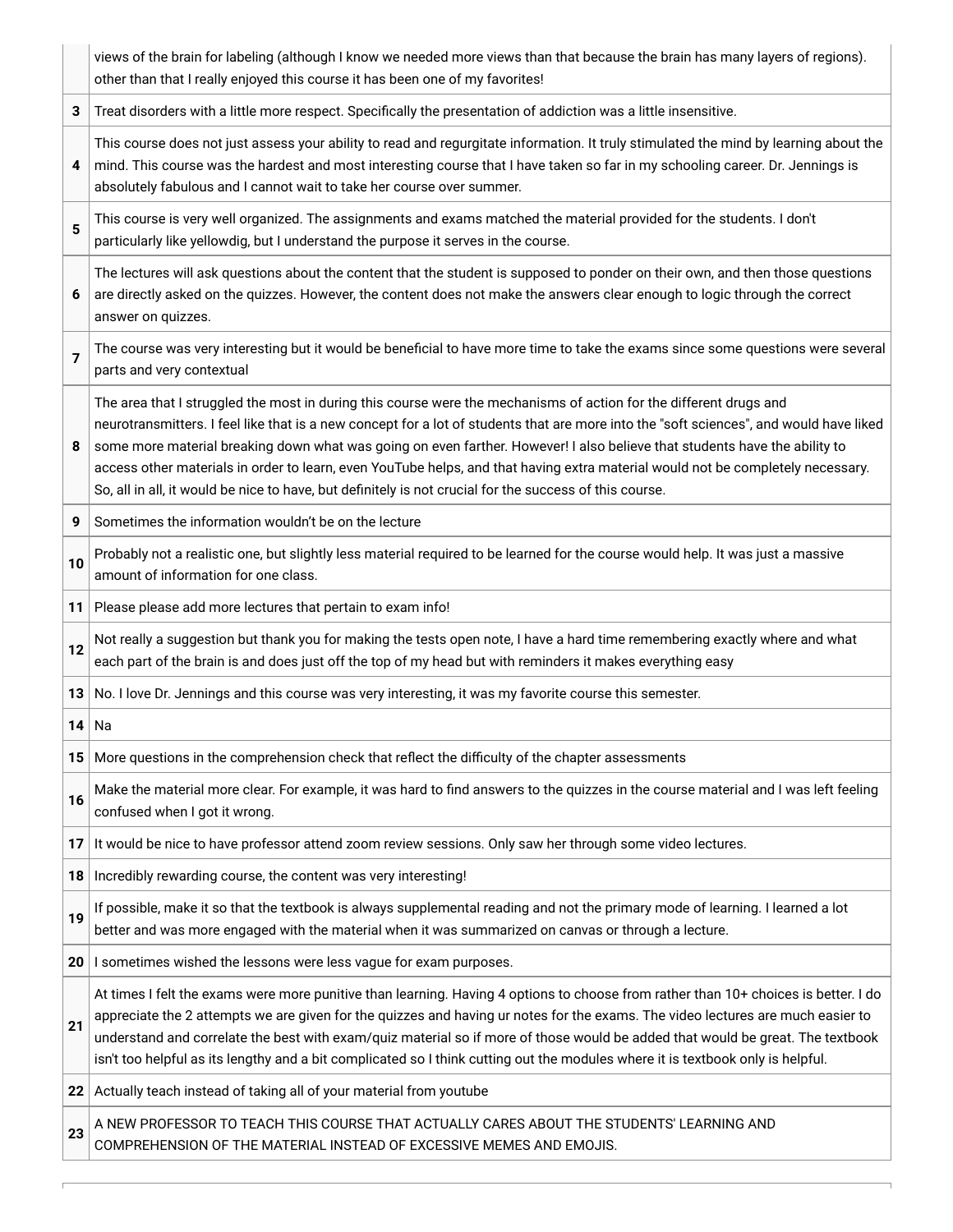| 0               | 2    | 3    | 5 |
|-----------------|------|------|---|
| Q5              |      | 1.93 |   |
| Q6              |      | 1.91 |   |
| $Q$ 7           | 1.78 |      |   |
| Q8              | 1.44 |      |   |
| Q9              |      | 2.07 |   |
| Q <sub>10</sub> |      | 1.89 |   |
| Q <sub>11</sub> | 1.67 |      |   |
| Q12             | 1.42 |      |   |
| Q13             |      | 1.98 |   |
| Q14             | 1.82 |      |   |

|                |                                                                                                                  |           | <b>Eevin Jennings</b> |                        |          |           |    |             |            |            |  |  |
|----------------|------------------------------------------------------------------------------------------------------------------|-----------|-----------------------|------------------------|----------|-----------|----|-------------|------------|------------|--|--|
|                | <b>CPSYCH Faculty Questions</b>                                                                                  |           |                       | Responses (%)          |          |           |    |             | Individual |            |  |  |
|                |                                                                                                                  | <b>MP</b> | P                     | A                      | N        | <b>MN</b> | N  | Mean   Med. |            | Std<br>Dev |  |  |
| Q <sub>5</sub> | LEVEL. Does the instructor cover the material at a level and pace<br>appropriate to you?                         |           | 53.3% 22.2%           | 8.9%                   | 8.9%     | 6.7%      | 45 | 1.93        | 1          | 1.25       |  |  |
| Q6             | CLARITY. Does the instructor present the material in a clear and<br>understandable manner?                       |           |                       | 51.1% 17.8% 24.4% 2.2% |          | 4.4%      | 45 | 1.91        | 1          | 1.11       |  |  |
| Q7             | EMPHASIS. Did the instructor make clear to you what is expected<br>of you in this course?                        | 55.6%     | 20%                   | 17.8% 4.4%             |          | 2.2%      | 45 | 1.78        | 1          | 1.03       |  |  |
| Q8             | CREDIBILITY. Do you have confidence in the instructor's knowledge<br>of the subject?                             |           | 71.1% 17.8%           | 8.9%                   | $\Omega$ | 2.2%      | 45 | 1.44        | 1          | .83        |  |  |
| Q9             | SENSITIVITY. Does the instructor seem to know when the class is<br>having difficulty understanding the material? | 48.9%     | 17.8%                 | 22.2%                  | 0        | 11.1%     | 45 | 2.07        | 2          | 1.31       |  |  |
|                | Q10 HELPFULNESS. Is the instructor helpful outside the class?                                                    | 60%       | 13.3%                 | 13.3%                  | 4.4%     | 8.9%      | 45 | 1.89        | 1          | 1.30       |  |  |
| Q11            | RESPONSIVENESS. Does the instructor encourage student<br>response?                                               | 60%       | 22.2%                 | 13.3%                  | $\Omega$ | 4.4%      | 45 | 1.67        | 1          | 1.01       |  |  |
| Q12            | ENTHUSIASM. Does the instructor convey enthusiasm about the<br>course?                                           |           | 75.6% 15.6%           | 4.4%                   | $\Omega$ | 4.4%      | 45 | 1.42        | 1          | .93        |  |  |
| Q13            | WILLINGNESS. Would you willingly take another course from this<br>instructor?                                    | 60%       | 13.3%                 | 6.7%                   | 8.9%     | 11.1%     | 45 | 1.98        | 1          | 1.42       |  |  |
|                | Q14 EVALUATION. What overall grade would you give this instructor?                                               | 60%       | 13.3%                 | 17.8% 2.2%             |          | 6.7%      | 45 | 1.82        | 1          | 1.20       |  |  |
|                | Responses: [MP] Most Positive=1 [P] Positive=2 [A] Average=3 [N] Negative=4 [MN] Most Negative=5                 |           |                       |                        |          |           |    |             |            |            |  |  |

## **Q15 - COMMENT. Do you have any suggestions for this instructor? Faculty: Eevin Jennings Response Rate: 48.89**% (**22** of **45**)

**1** Your notes on canvas are beautifully organized and supplemented with gifs and pictures, it really stimulated my learning. Thanks. **2** Word emails a little better and pay a little more attention to detail. **3** While most of the lectures were reading, I'd actually love to have more of your video lectures! You're extremely entertaining but you know how to teach something I would've otherwise dreaded learning in a way that makes me engaged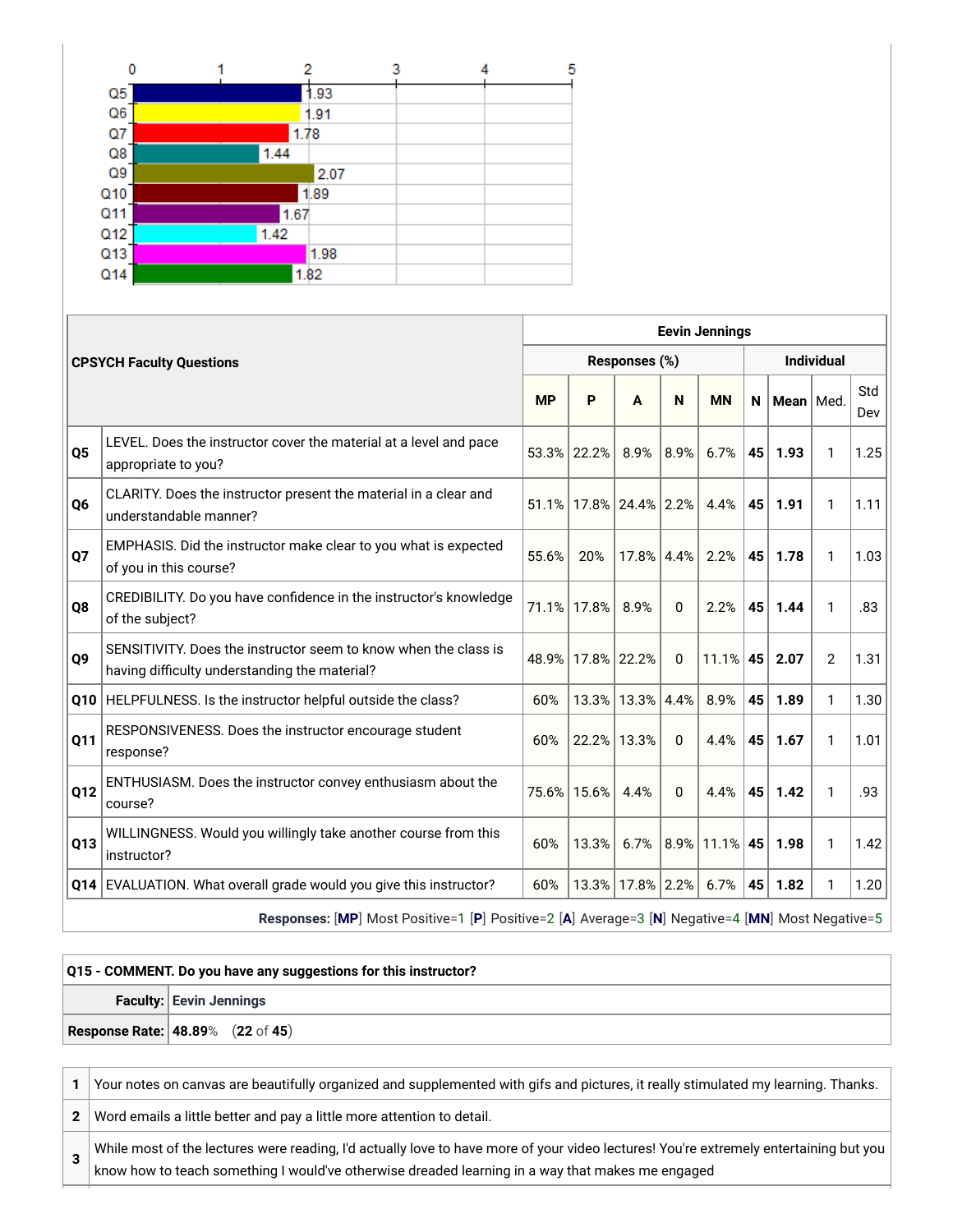| 4  | Very tough class!                                                                                                                                                                                                                                                                                                                                                                                                                                                                                                                                                                                                                                                                                                                                                                                                                                                                              |
|----|------------------------------------------------------------------------------------------------------------------------------------------------------------------------------------------------------------------------------------------------------------------------------------------------------------------------------------------------------------------------------------------------------------------------------------------------------------------------------------------------------------------------------------------------------------------------------------------------------------------------------------------------------------------------------------------------------------------------------------------------------------------------------------------------------------------------------------------------------------------------------------------------|
| 5  | This class is a lot to take in at once, and it's hard when you have to do most of the work yourself with the notes and the lectures. I<br>know it's a tough class, but I feel like it's almost unreasonably harder than it should be, maybe some video lectures to describe<br>everything instead of huge blocks of text.                                                                                                                                                                                                                                                                                                                                                                                                                                                                                                                                                                      |
| 6  | The instructor clearly enjoys the material and it pretty good at conveying that material through lectures. I really appreciate the<br>included lectures, it really helps make the material clearer to students. Sometimes, it feels like the professor is not as comfortable<br>with the material, but I would like as many lecture videos as possible as those were the subjects I understood the best.                                                                                                                                                                                                                                                                                                                                                                                                                                                                                       |
| 7  | Stop being condescending, unavailable to students, not teaching at all, and expecting everyone to remember every little detail                                                                                                                                                                                                                                                                                                                                                                                                                                                                                                                                                                                                                                                                                                                                                                 |
| 8  | Please give out practice exams                                                                                                                                                                                                                                                                                                                                                                                                                                                                                                                                                                                                                                                                                                                                                                                                                                                                 |
| 9  | One of the better professors I have had at ASU. There wasn't much opportunity for feedback as we never really turned in any<br>written assignments but she was great!                                                                                                                                                                                                                                                                                                                                                                                                                                                                                                                                                                                                                                                                                                                          |
| 10 | Nope, I LOVE the way you teach and make the material as relatable as possible!                                                                                                                                                                                                                                                                                                                                                                                                                                                                                                                                                                                                                                                                                                                                                                                                                 |
| 11 | None                                                                                                                                                                                                                                                                                                                                                                                                                                                                                                                                                                                                                                                                                                                                                                                                                                                                                           |
| 12 | Na                                                                                                                                                                                                                                                                                                                                                                                                                                                                                                                                                                                                                                                                                                                                                                                                                                                                                             |
| 13 | More lecture videos instead of big bodies of text would be better for students to grasp the material                                                                                                                                                                                                                                                                                                                                                                                                                                                                                                                                                                                                                                                                                                                                                                                           |
| 14 | It feels weird to comment on a professor's teaching, when the professor barely even taught in the first place. Occasionally she<br>would upload small 5-10 min long lecture videos in some modules, but this was not worthy enough when teaching a class as<br>difficult as hers. It basically was self-taught considering that she would just make us read the textbook and then read some<br>paragraphs and diagrams she would upload on canvas. I was disappointed in the way this class was taught because I had heard<br>good things about Professor Jennings but I would not take this class again. At the very least what she could have done is<br>regularly upload lecture videos that would have been as long as the actual in-person class. I felt cheated out of this course.                                                                                                      |
| 15 | I don't understand why in your syllabus you state "it's literally my job, so ask me questions" and then when I did ask a question, you<br>referred me to the TA's. If it is YOUR job, why are you making others do it for you? Also, the material from exams was not taught<br>thoroughly. I also do not understand why you mostly link YouTube videos instead of teaching the material. If I am paying to be<br>here and to get an education, I expect you to do your job and not link free YouTube videos. It seems like you put no effort in the<br>materials or this class. It is not fair for exams to be 50% of your grade when the material is not taught thoroughly or in a clear and<br>concise way.                                                                                                                                                                                  |
| 16 | Great lectures, learned alot. But I did not feel that my work in understanding the material was refleted in the grading of this course.                                                                                                                                                                                                                                                                                                                                                                                                                                                                                                                                                                                                                                                                                                                                                        |
| 17 | Dr. Jennings is amazing, and I really enjoyed her teaching style. Even though the class was hard it was still do-able. The only thing<br>that I would've liked to have would be practice exams.                                                                                                                                                                                                                                                                                                                                                                                                                                                                                                                                                                                                                                                                                                |
| 18 | Dr. Jennings is down-to-earth which makes it easy for the students to connect with her.                                                                                                                                                                                                                                                                                                                                                                                                                                                                                                                                                                                                                                                                                                                                                                                                        |
| 19 | Dr. Jennings was able to make an online class super interesting and informative, I loved her class!                                                                                                                                                                                                                                                                                                                                                                                                                                                                                                                                                                                                                                                                                                                                                                                            |
| 20 | Dr. Jennings is by far the most genuine and intellectually-stimulating instructor I have experienced in my collegiate career. The<br>Canvas platform created for this course was visually engaging and a powerful tool beyond the basic layouts I have experienced in<br>other courses. I found I was able to learn the concepts more quickly and had fun in the process. The infusion of humor in this<br>layout and in the lectures kept me engaged in a topic that I was already interested in, but this feature made this class my favorite. I<br>looked forward to the content and the classroom engagement. This was my favorite class this semester and one of the best I<br>have ever taken. I'm leaving with far more knowledge than I expected to gain. I have no suggestions, other than continue to be the<br>passionate teacher you have become and more memes please. Thank you! |
| 21 | Dr. Jennings was a great professor even though our interactions were limited to online. She was always available to answer<br>questions through Slack and she made her expectations for us in the course very clear so I felt prepared to do well. I'm excited to<br>take a class with her in person next semester.                                                                                                                                                                                                                                                                                                                                                                                                                                                                                                                                                                            |
| 22 | CARE ABOUT THE STUDENTS WHO AREN'T BIOLOGY MAJORS AND STRUGGLE IN SCIENCE SINCE MOST STUDENTS DO. THERE                                                                                                                                                                                                                                                                                                                                                                                                                                                                                                                                                                                                                                                                                                                                                                                        |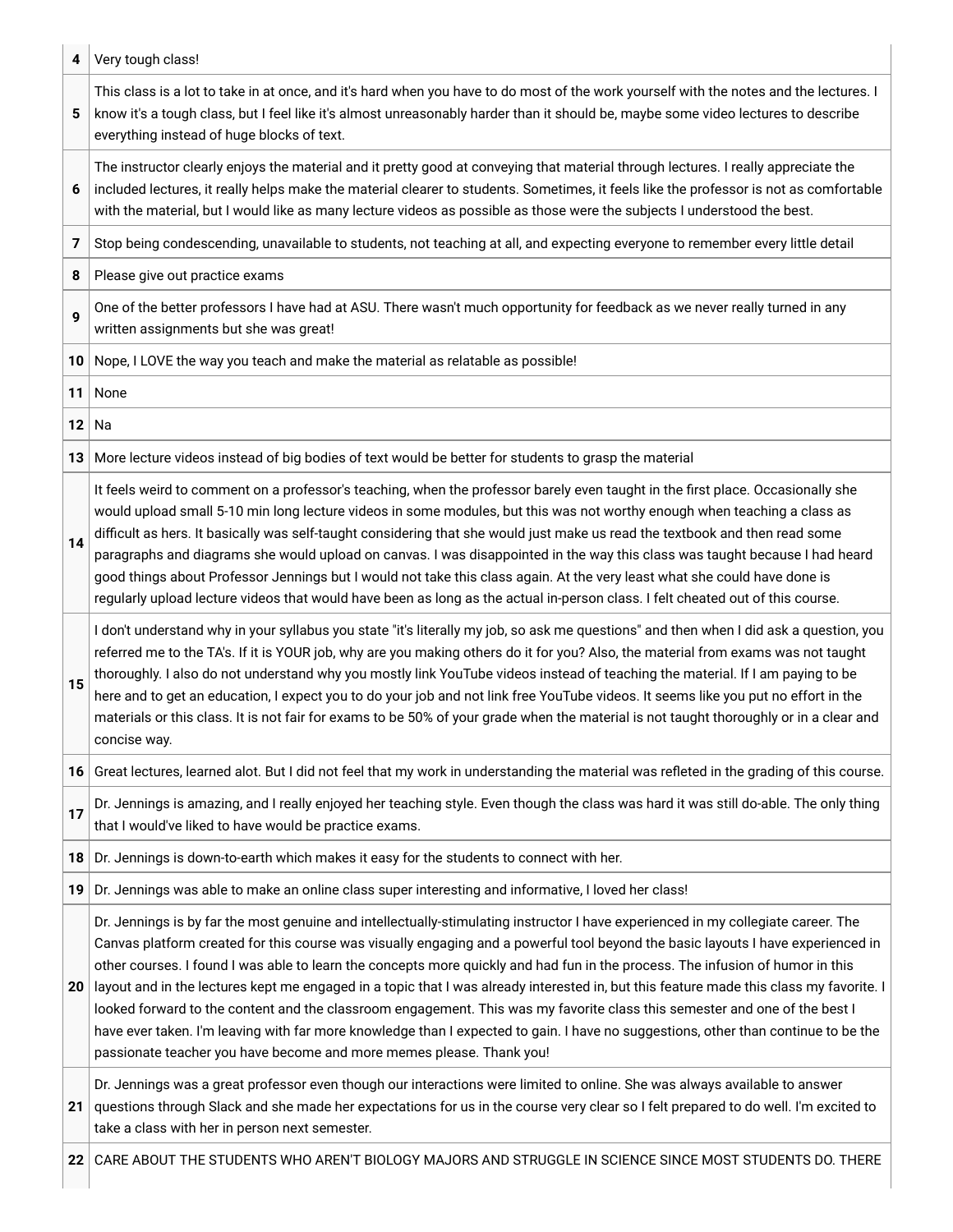IS A CLEAR PREFERENCE FOR STUDENTS WHO ARE BIO/SCIENCE MAJORS AND NO HELP WITH UNDERSTANDING THE MATERIAL ITSELF FOR THOSE THAT AREN'T SCIENCE MAJORS. THE COURSE CONTAINS MORE MEMES THAN ACTUAL ACADEMIC INFORMATION THAT WILL HELP STUDENTS GRASP THE PHYSIOLOGICAL CONCEPTS.



Helpdesk=5 [**DNN**] Did not need assistance=6 [**OPS**] Other (please specify below)=7



**Responses:** [**E**] Email=1 [**OC**] Online chat=2 [**P4**] Phone (480-965-6500)=3 [**OHA**] Online help articles=4 [**O**] Other=5

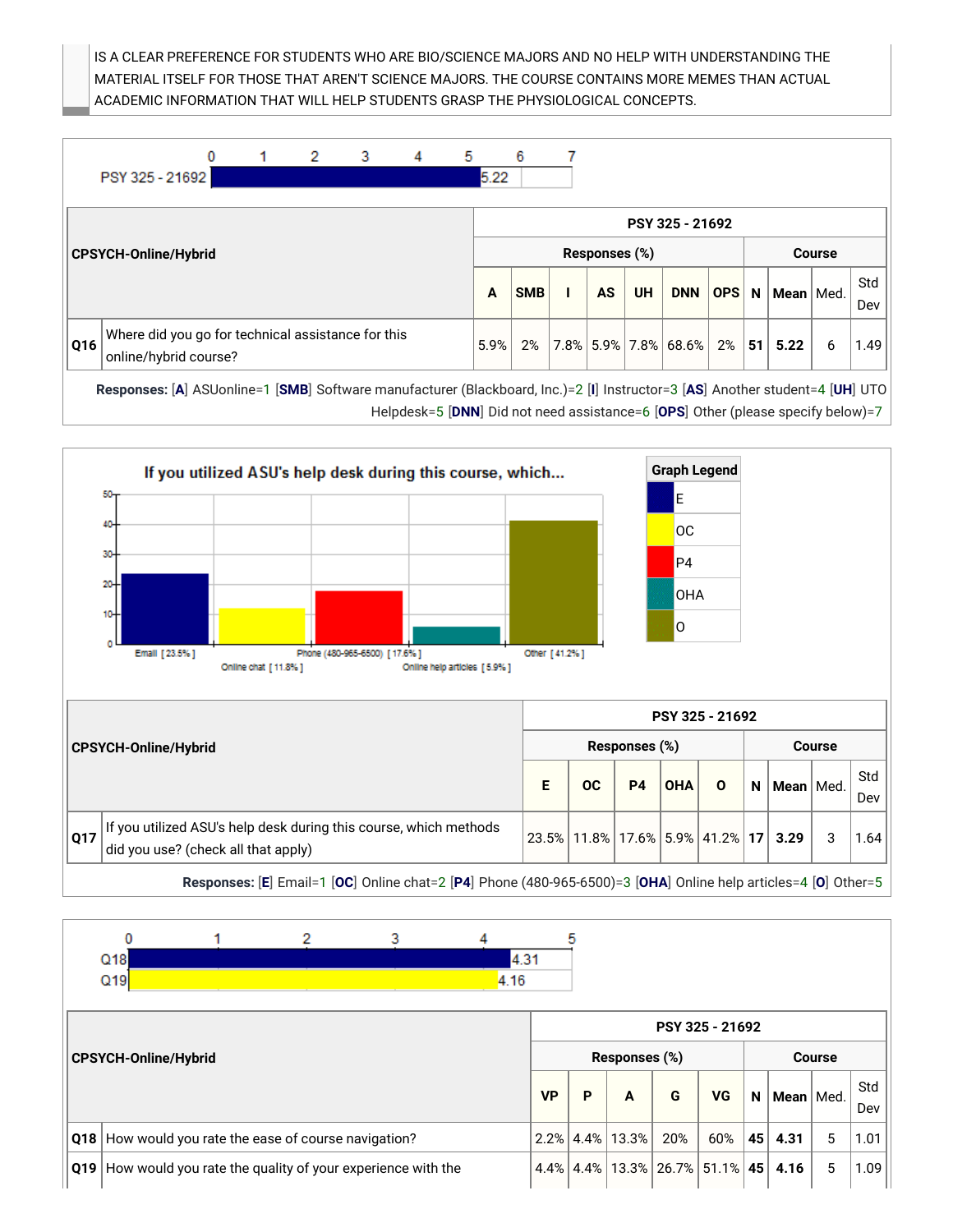**Responses:** [**VP**] Very Poor=1 [**P**] Poor=2 [**A**] Average=3 [**G**] Good=4 [**VG**] Very Good=5





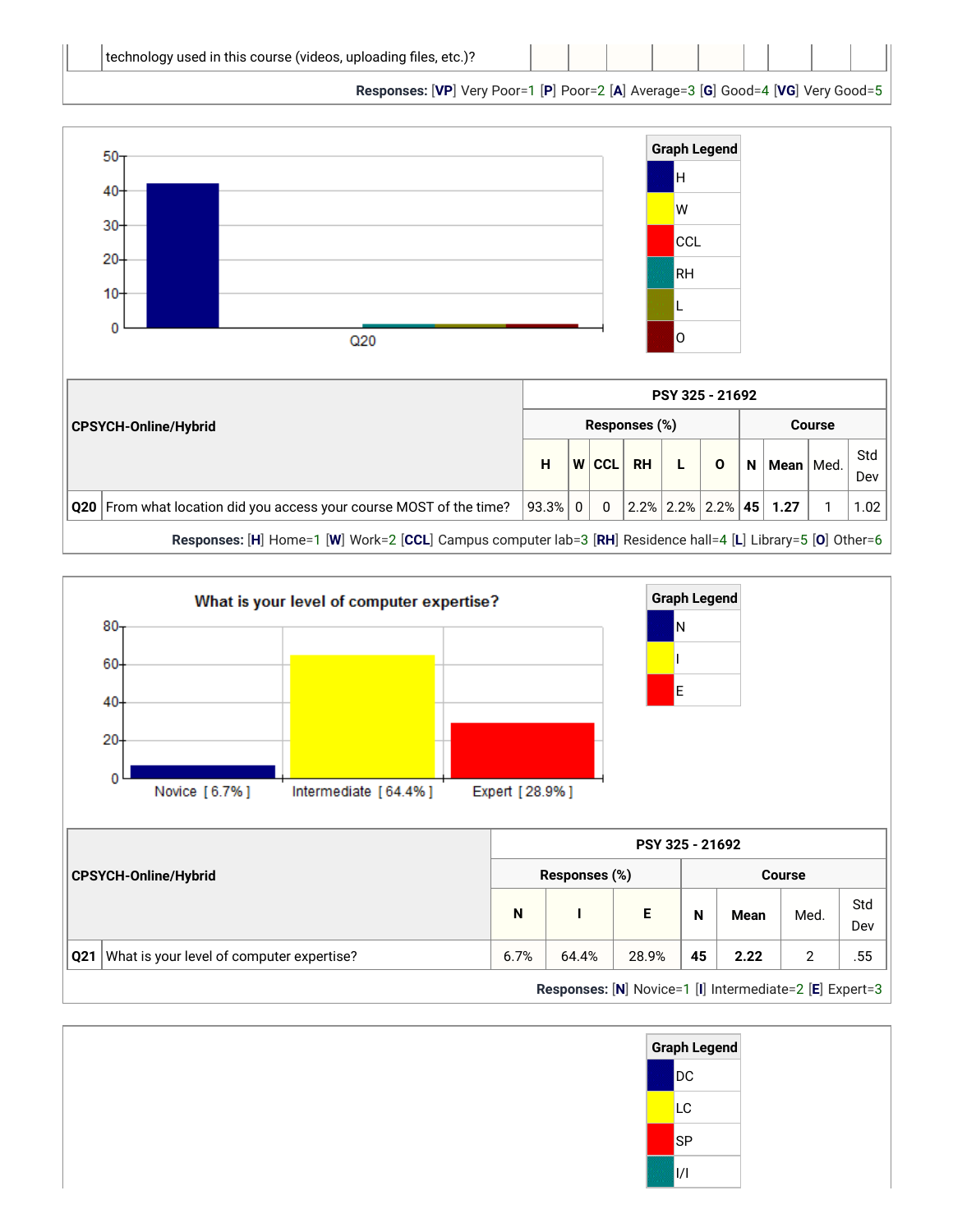



more=5

## **Q24 - Do you have suggestions regarding the online delivery of the course? Response Rate: 35.56**% (**16** of **45**) **1**  $\vert n/a \vert$

**2** Yeah don't teach it online **3** THE COURSE IS VERY HARD TO NAVIGATE. THERE ARE NO MODULE TABS, JUST A HOME TAB WITH ALL OF THE OVERWHELMING CONTENT FOR THE ENTIRE COURSE ON ONE PAGE, MAKING IT VERY DIFFICULT TOWARDS THE END OF THE SEMESTER TO FIND APPROPRIATE MODULES DUE TO EXCESSIVE SCROLLING. THERE ARE NO TABS THAT SEPARATE THE